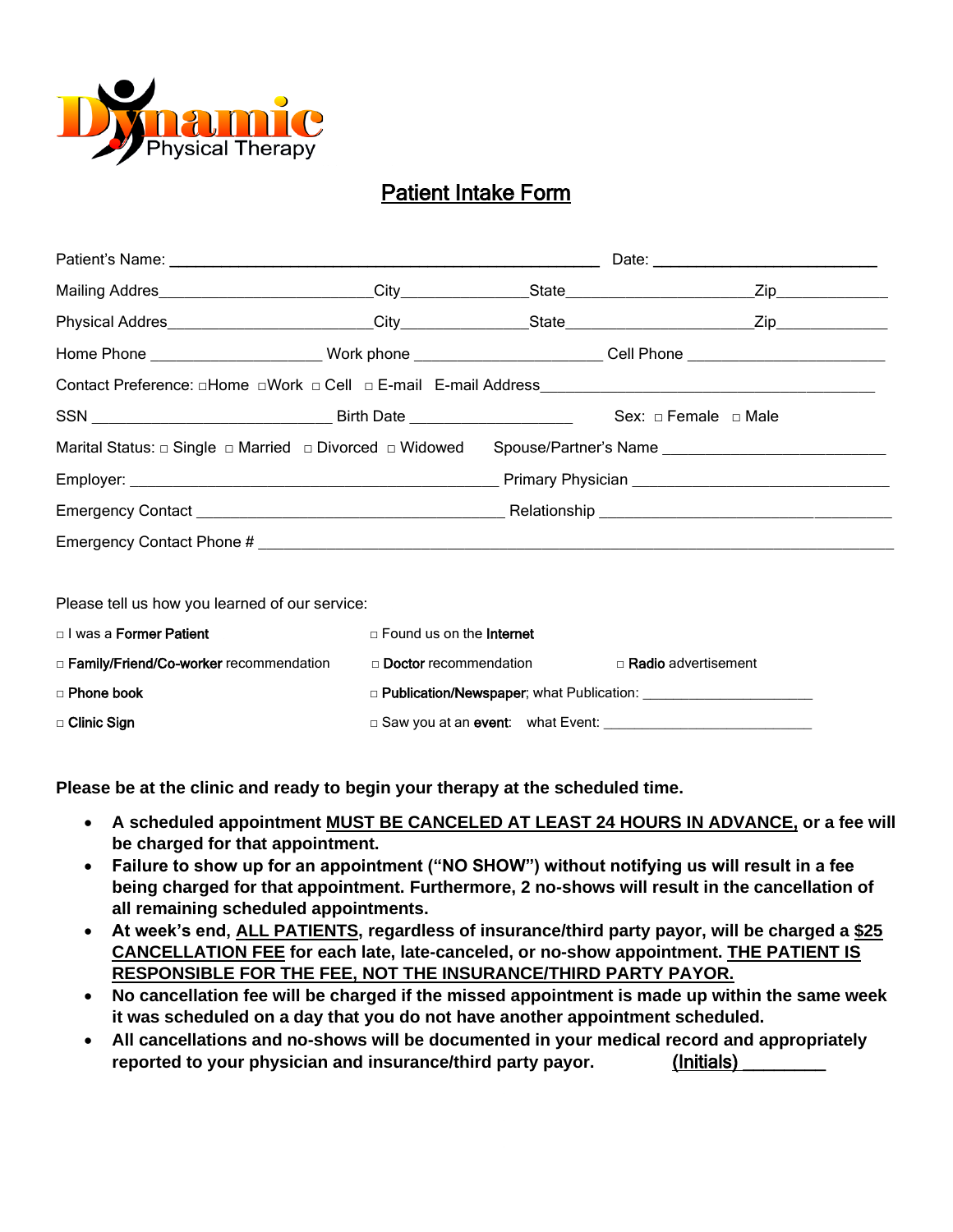# Consent for Physical Therapy Treatment

I understand that I am a patient of Dynamic Physical Therapy and their independent physical therapy practitioners. My care is the exclusive responsibility of the practitioners of Dynamic Physical Therapy.

Cooperation with treatment: In order for physical therapy treatment to be effective, I must come to scheduled appointments unless there are unusual circumstances. I understand and agree to cooperate with and perform the home physical therapy program intended for me. If I have trouble with any part of my treatment program, I will discuss it with my therapist.

No warranty: I understand that there are no quarantees regarding a cure for or improvement in my condition. I understand that my physical therapist will outline and discuss goals of physical therapy treatment for my condition and will discuss treatment options with me before I consent to treatment.

Informed consent for treatment: The term "informed consent" means that the potential risks, benefits and alternatives of physical therapy treatment have been explained to me. The therapist provides a wide range of services and I understand that I will receive information at the initial visit concerning the treatment and options available for my condition.

Potential risks: I may experience an increase in my current level of pain or discomfort, or an aggravation of my existing injury or condition. This discomfort is usually temporary; if it does not subside in a reasonable time period, I agree to contact my physical therapist.

Potential benefits: I may experience an improvement in my symptoms and an increase in my ability to perform daily activities. I may experience increase strength, awareness, flexibility, and endurance in my movements. I may experience decreased pain and discomfort. I should gain a greater knowledge about managing my condition and the resources available to me.

Alternatives: If I do not wish to participate in the therapy program, I will discuss my medical, surgical, or pharmacological alternatives with my physical therapist, as well as my physician or primary care provider.

Payment: I understand that I am responsible for any charges not covered by insurance.

\_\_\_\_\_\_\_\_\_\_\_\_\_\_\_\_\_\_\_\_\_\_\_\_\_\_\_\_\_\_\_\_ \_\_\_\_\_\_\_\_\_\_\_\_\_\_\_\_\_\_\_\_\_\_\_\_\_\_\_

Attendance: I have read, understand and consent to the Attendance/Cancel/No Show Policy. Late cancelations and No Show to appointments will have a \$25 fee charged to the patient. Patients who have more than one No Show will not be schedule again.

I have read the above information and I consent to physical therapy evaluation and treatment, payment and attendance policies.

Patient or Parent/Guardian Signature **Date**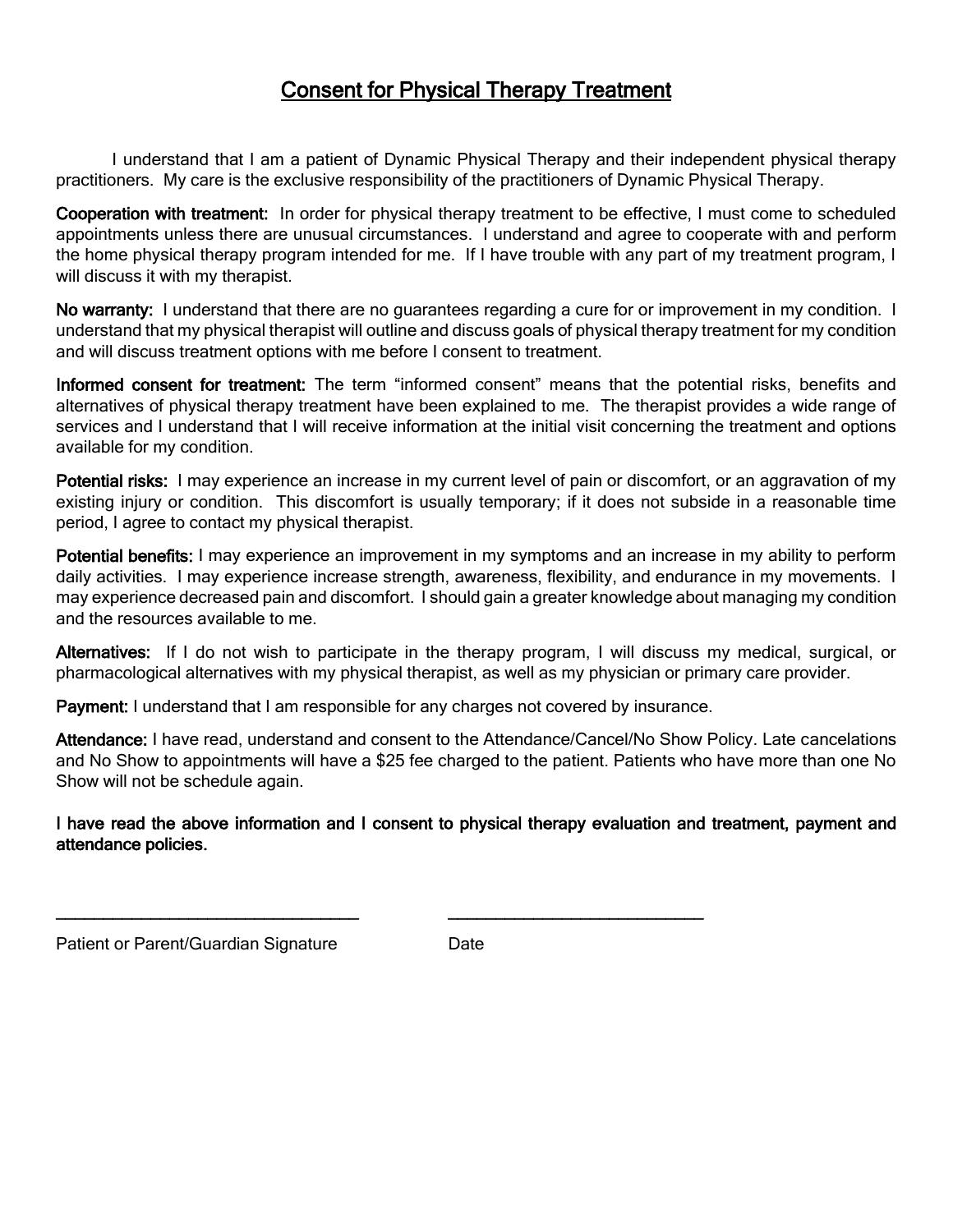# **Patient Questionnaire/Health History**

| Patient Name:<br><u> 1989 - Johann John Stone, mars eta berriamen eta biztanleria (h. 1989).</u>                                                                                                                                   | Date: <u>Date:</u>                                                                                                                                             |                                                                                                  |  |
|------------------------------------------------------------------------------------------------------------------------------------------------------------------------------------------------------------------------------------|----------------------------------------------------------------------------------------------------------------------------------------------------------------|--------------------------------------------------------------------------------------------------|--|
| To ensure your receive a complete and thorough evaluation, please provide us with the important background information<br>on the following form. If you do not understand the question, your therapist will assist you. Thank you! |                                                                                                                                                                |                                                                                                  |  |
| IF YOU HAD AN ACCIDENT PLEASE COMPLETE THIS SECTION                                                                                                                                                                                |                                                                                                                                                                |                                                                                                  |  |
| Date of accident ____________ □ Auto □ Work □ Other State in which injury occurred ________                                                                                                                                        |                                                                                                                                                                |                                                                                                  |  |
| Claim number ________________________Insurance company (worker's comp or auto PIP) _______________________                                                                                                                         |                                                                                                                                                                |                                                                                                  |  |
|                                                                                                                                                                                                                                    |                                                                                                                                                                |                                                                                                  |  |
| Referring Provider:<br><u> </u>                                                                                                                                                                                                    |                                                                                                                                                                |                                                                                                  |  |
| History of Present Condition:                                                                                                                                                                                                      | Have you had similar symptoms in the past? YES                                                                                                                 | NO.                                                                                              |  |
| What are your current symptoms?                                                                                                                                                                                                    | Have you had more than one episode? YES<br><b>NO</b>                                                                                                           |                                                                                                  |  |
|                                                                                                                                                                                                                                    | Which of the following best describes how your injury<br>occurred? (If your condition is post-surgical please<br>indicate as per original injury)              |                                                                                                  |  |
| Please indicate the area of pain or abnormal sensation<br>on the body chart below (shade in the appropriate area)                                                                                                                  | □ Lifting<br>$\Box$ MVA (car accident)<br>$\Box$ A fall<br>□ Overuse (cumulative trauma) □ Degenerative process<br>□ During recreation/sports<br>$\Box$ Trauma | $\Box$ Blow to the face<br>$\Box$ Throwing<br>$\Box$ An incident at work<br>□ Unknown<br>□ Other |  |
|                                                                                                                                                                                                                                    | Nature of pain/symptoms (check all that apply)<br>$\Box$ sharp<br>$\Box$ aching<br>□ dull dull deperiodic defined to other definition and dull                 | □ constant                                                                                       |  |
|                                                                                                                                                                                                                                    | □ throbbing □ occasional                                                                                                                                       |                                                                                                  |  |
|                                                                                                                                                                                                                                    | Throughout the day do your symptoms: (check one)                                                                                                               |                                                                                                  |  |
|                                                                                                                                                                                                                                    | □ increase<br>decrease                                                                                                                                         | $\Box$ stay the same                                                                             |  |
|                                                                                                                                                                                                                                    | Does the pain wake you at night?                                                                                                                               | <b>YES</b><br><b>NO</b>                                                                          |  |
|                                                                                                                                                                                                                                    | Since onset of your current symptoms have you had:                                                                                                             |                                                                                                  |  |
|                                                                                                                                                                                                                                    | $\Box$ any difficulty with control of bowel or bladder function<br>□ fever/chills                                                                              |                                                                                                  |  |
|                                                                                                                                                                                                                                    | any numbness in the genital or anal area<br>numbness in arms or legs<br>any dizziness or fainting attacks                                                      |                                                                                                  |  |
| When did your symptoms begin?                                                                                                                                                                                                      | □ weakness                                                                                                                                                     |                                                                                                  |  |
| □ Sudden<br>Was onset gradual or sudden : $\Box$ Gradual                                                                                                                                                                           | □ unexplained weight change<br>□ night pain/sweats                                                                                                             |                                                                                                  |  |
| Since onset are symptoms getting:<br>□ not changing<br>□ better<br>□ worse                                                                                                                                                         | □ malaise (vague feeling of bodily discomfort)<br>$\square$ problems with vision/hearing<br>□ none of these                                                    |                                                                                                  |  |